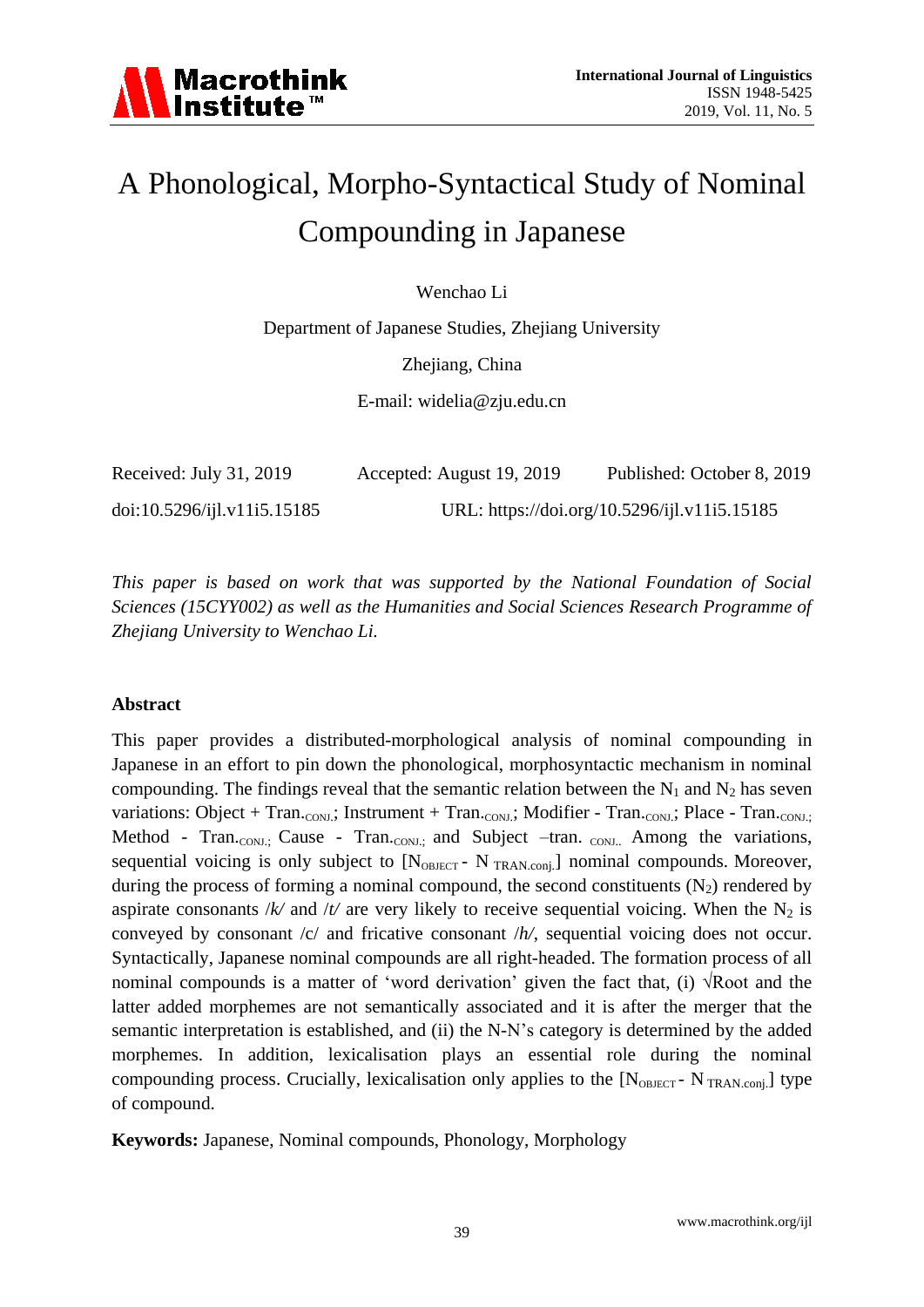

#### **1. Introduction**

In the compounding form  $[X \ N]$ ,  $X$  can be an A(djective), a V(erb), a P(reposition) or a N(oun). An illustration is given in (1):

| (1) | a. $AN$ | black horse  |
|-----|---------|--------------|
|     | b. VN   | sitting room |
|     | c. $PN$ | outlook      |
|     | d. NN   | lipstick     |

In Japanese nominal compounds  $[N_1 N_2]$ ,  $N_1$  can be a modifier of  $N_2$  (2a), an object of  $N_2$  (2e), or an instrument of  $N_2(2c)$ .  $N_1$  and  $N_2$  can also be a parallel nouns (2d).

(2) Japanese

| a. kaeru 'frog'                                                                     | $\rightarrow$ | <i>ama</i> 'rain' + <b>ka</b> eru | <i>amagaeru</i> 'tree frog'                                                      |
|-------------------------------------------------------------------------------------|---------------|-----------------------------------|----------------------------------------------------------------------------------|
| b. <i>tsubushi</i> 'crush'                                                          |               |                                   | $\rightarrow$ <i>jikan</i> 'time' + tsubushi <i>jikantsubushi</i> 'time killing' |
| c. <i>tsukuri</i> 'make something' $\rightarrow$ <i>te</i> 'hand' + <b>tsu</b> kuri |               |                                   | <i>tedukuri</i> 'hand-made'                                                      |
| d. $ko$ 'child'                                                                     | $\rightarrow$ | <i>oya</i> 'parent' + ko          | <i>oyako</i> 'parent+child'                                                      |

With regard to Japanese noun-noun compounding, two issues are particularly worthy of discussion. First, the majority of  $N_2$  nouns are derived from transitive verbs; they are 'conjunctive forms' (連用形) of transitive (or partial intransitive) verbs. In this sense, they differ from the nominalisation strategy of English verbs, which derive into nouns via the gerund form. A comparison of English and Japanese verb nominalisation is provided below.

| $(3)$ a. | Japanese: ugoku  | $\rightarrow$ | ugoki  | (conjunctive form of $ugoku$ )       |
|----------|------------------|---------------|--------|--------------------------------------|
|          | English: move    | $\rightarrow$ | moving | (gerund form of <i>move</i> )        |
| $b_{1}$  | Japanese: tsukau | $\rightarrow$ | tsukai | (conjunctive form of <i>tsukau</i> ) |
|          | English: use     | $\rightarrow$ | using  | (gerund form of $use$ )              |

The second issue is that, when the  $N_1$  and  $N_2$  are assigned in a modifier-noun relation ( $N_1$ ) modifiers N<sub>2</sub>, cf. (4a)) or instrument-noun relation (N<sub>1</sub> acting as an instrument, cf. (4c)), the voiceless consonants of the second noun usually turn into voiced consonants.

| $(4)$ a. <i>soko</i> 'bottom'               | $\rightarrow$ | ake 'raise' + soko               | akezoko 'raised bottom' |
|---------------------------------------------|---------------|----------------------------------|-------------------------|
| b. <i>tatami</i> 'straw mats' $\rightarrow$ |               | <i>ao</i> 'blue' + <i>tatami</i> | aodatami 'new mats'     |
| c. ha 'tooth'                               | $\rightarrow$ | <i>mushi</i> 'decay' + $ha$      | mushiba 'decayed tooth' |

In Romance languages (unlike Germanic and Altaic, where the modifier noun generally comes before the  $N_2$ ) it is common to see a prepositional phrase acting as a modifier. To put it another way, the modifier noun comes in last, i.e.  $N N_{\text{modifier}}$ . An illustration is provided in (5):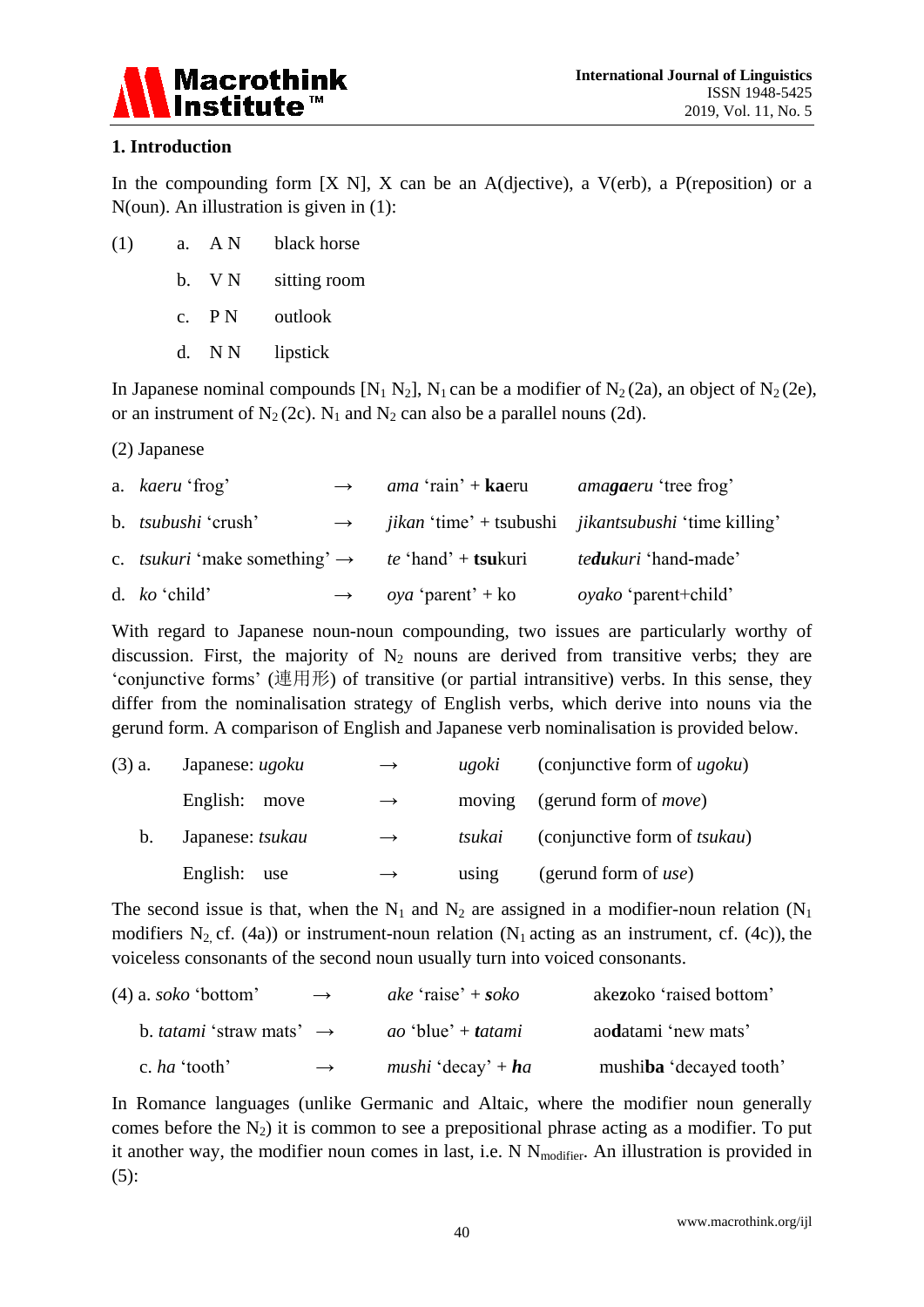

(5) 'chocolate cake' in French would be 'gateau *au* chocolat', where *au* is a preposition.

Italian, another Romance language, presents a similar pattern:

'Chocolate cake' in Italian would be 'torta *al* cioccolato'. Here, *al* is the compound of the preposition *a* (to) + article *il*.

In German, when combining two lexicons, morphologically they turn into a one-word lexicon. This may explain why German nouns are particularly long, e.g. Sprachwissenschaft.

Intriguingly, when two German nouns are combined, morphologically, five types of alternations occur, as can be seen in (6).

(6) a. noun-noun compounding without morphological change.

e.g. *Mittag-essen* 'luncheon'

b. when the  $N_1$  ends with morpheme '-e', then '-e' must be omitted during the compounding.

e.g. *Schul-jahr* 'school year' c. The morpheme '-e' is inserted between the two lexicons.

e.g. *Bad-e-anzug* 'swimsuit'

d. The morpheme '-s-' or '-es' is inserted between the two lexicons.

e.g. *Volk-s-Wagen* 'auto car'

e. When the  $N_1$  ends with the morpheme '-e-', then such morpheme should be replaced with the morpheme '-s-'.

e.g. *Hilf-s-kraft* 'temporary worker'

Compounding has been addressed extensively in linguistic typological work in terms of varieties and formation processes. A number of efforts have been made to address how to define a nominal compound (Aikhenvald 2007, Bauer 2009, Lieber and Štekauer 2009, Romero-Méndez 2008, Scalise and Vogel 2010). In earlier times, two approaches were put forward (cf. Bauer 2006): (i) the syntactic approach, defining compounds as a construction issue, and (ii) the lexical approach, defining compounds as a lexical unit. The syntactic approach may successfully account for verb compounds and deictic compounds. This attempt appears to have had a significant influence on verb compounding (V-V) in Japanese. The Japanese linguist Kageyama (1993), meanwhile, considers Japanese V-V formation to have two variations: syntactically formed V-Vs ([… [… Obj V1] V2]) and lexically formed V-Vs ([… Obj [V V1-V2]]).

Aikhenvald (2007:24) tries to put forward a more universal account, asserting that compounding refers to the combination of at least two potentially free forms, and nominal compounding results in the creation of new nouns.

A different approach to compounding comes from Lieber and Štekauer (2009:6–7), who demonstrate three criteria: (a) stress and phonological patterns; (b) the behaviour of the compound with respect to inflection; and (c) syntactic impenetrability. However, these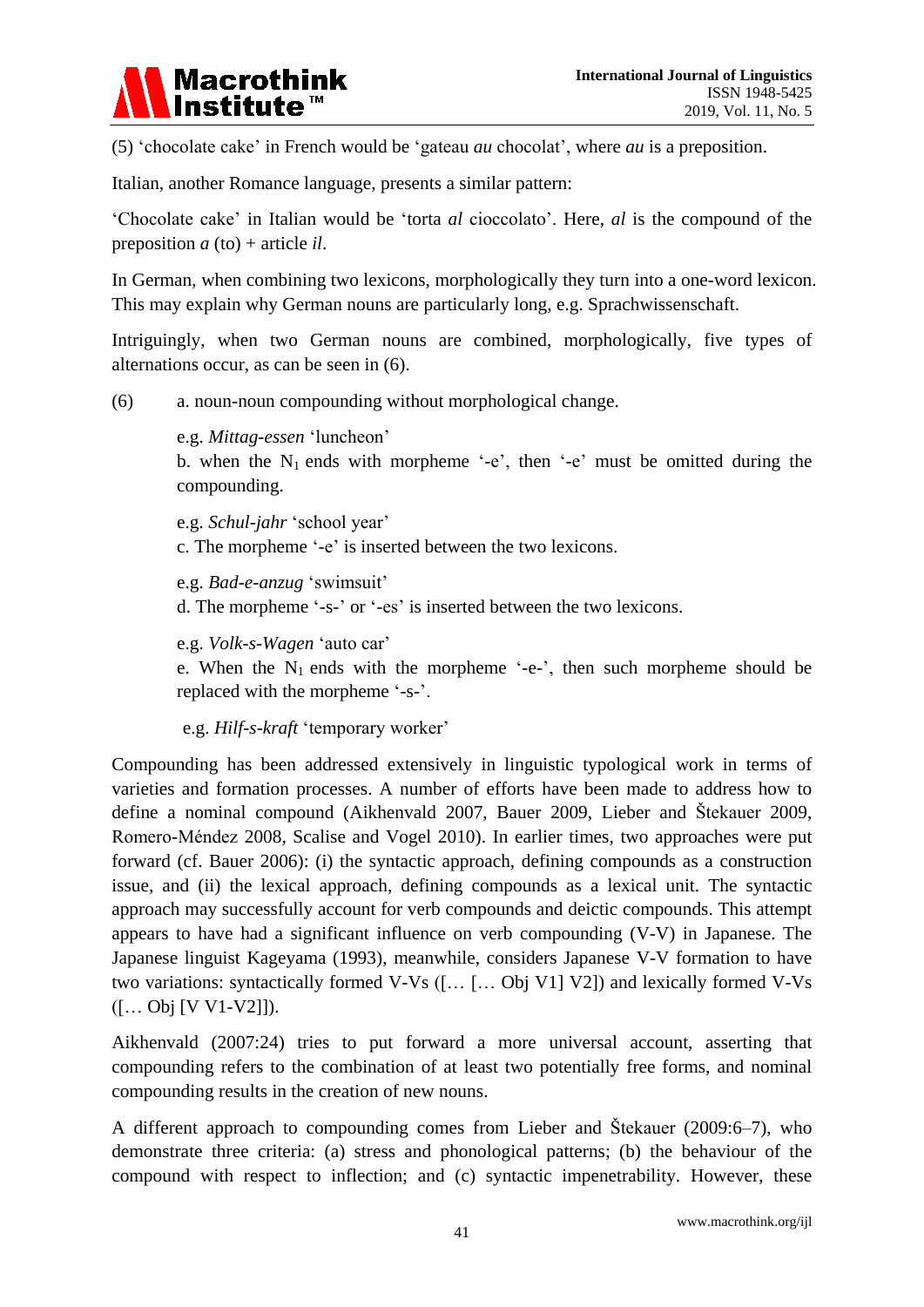

criteria are not cross-linguistically applied; languages without morphology do not obey this criteria. An immediate example that springs to mind would be Chinese. As an isolating language, Chinese lacks a versatile inflection system and, as a result, tense, aspect, voice and modality are expressed by particles or by word order. The lack of morphology gives rise to hardship in category identification. For instance, in the compound noun 断桥 *duàn qiáo* 'broken bridge', should 断 be regarded as an adjective or a verb in its participle form, given the fact that  $\mathbb{H}$  has multiple faces (cf. Li 2018)?

Further notable work on the study of compounding can be found in Booij's *Construction*

*Morphology* (2010). Following his insights, the general schema for compounding [X Y]Y is

an abstract schema at the top level, which dominates the more specific schemas for nominal or adjectival compounding  $([X \ N])$  and  $[X \ A]$ A respectively). The next level is formed by schemas which include the specification of the first constituent, such as noun-noun compounding, adjective-noun compounding and verb-noun compounding.

In terms of nominal compounding, Jackendoff (2009; 2010) worked on English noun-noun compounds within the framework of *Parallel Architecture* and contends that Germanic nominal compounds are highly productive and semantically idiosyncratic.

The approaches that have contributed to compound-hood so far are summarised in Figure 1.

Syntactic approach (headedness)

## ↓ Lexical approach  $\overline{\mathbf{r}}$ Parallel Architecture ↓

#### Construction Morphology

Figure 1. Approaches adopted in the study of compound-hood

Previous studies across different languages have made valuable contributions to our understanding of the criteria of compounding. However, given the typological distinctions in different language families, these studies do not seem to have successfully reached a mature definition of compound-hood. This study analyses data from Japanese in an effort to develop a typology within the 'distributed morphology' framework. It also aims to pin down cross-linguistic universalities of nominal compound formation by looking into issues of phonological constraint, morphological principle and semantic compositionality.

The data for the Japanese compounds comes from the corpus 'The Japanese Lexicon: A Rendaku Encyclopedia' by the National Institute for Japanese Language and Linguistics [\(https://pj.ninjal.ac.jp/rendaku/en/\)](https://pj.ninjal.ac.jp/rendaku/en/).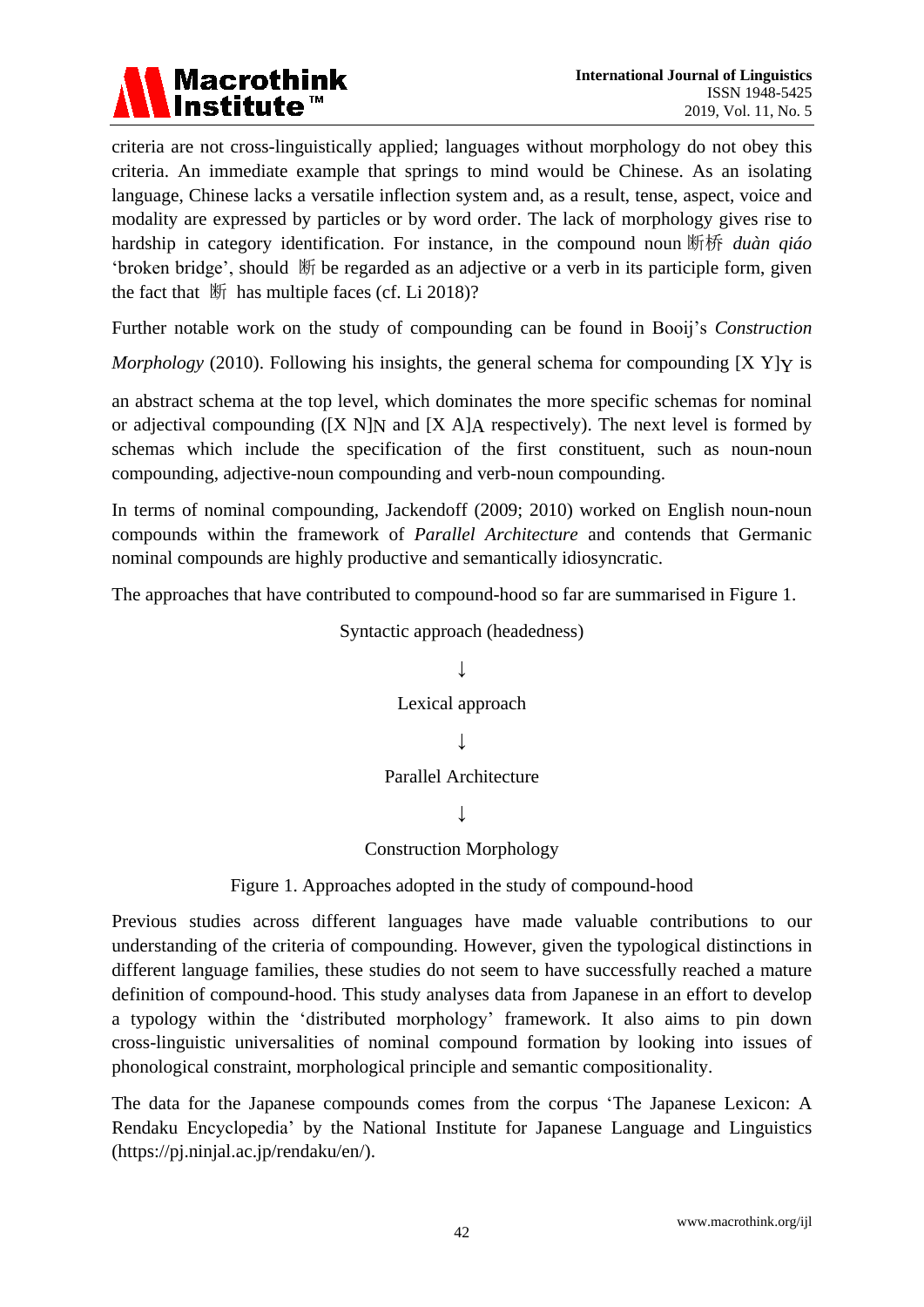

The rest of the paper is mapped out as follows. Section 2 sheds light on the 'distributed morphology' framework, then Section 3 will conduct a corpus-based analysis looking into (a) the phonological issue: stress and sequential voicing, and (b) the morphosyntactic issue: headedness.

With this in place, we will arrive at a clearer idea of the relation between the  $N_1$  and  $N_2$ , as well as the degree of lexicalisation. Section 4 draws on issues that are highly relevant to the present study, such as subjectivity, which accompanies sequential voicing. Section 5 then highlights the results and addresses the typological implications of the findings.

#### **2. Framework**

This section addresses the framework that will be incorporated in the present study, i.e. distributed morphology. Distributed morphology was initially put forward by Halle and Marantz (1993, 1994), and has been extensively adopted in word formation. It involves three relevant lists: (a) Formative List; (b) Exponent List and (c) Encyclopaedia. A grammatical model of the framework is provided in Figure 2.



Figure 2. Model of distributed morphology

The central claim of distributed morphology with regard to word formation resides in the significance of syntax. Two ways of forming a lexicon are proposed by Arad (2003) and Embick (2010): root-derived formations and word-derived formations. Root-derived formation refers to a word directly derived from the root, with the original lexicon having little to do with the derived lexicon. In word-derived formation, meanwhile, a word derives from a specified constituent and retains its phonetic and semantic features.

#### **3. Noun-Noun Compounding in Japanese**

With the framework highlighted, the following sections will enter into a discussion of Japanese nominal compounding with regard to the questions of (i) the phonological constraint on the formation of noun-noun compounds; (ii) the formation principle from a morphological point of view; (iii) the syntactic headedness in nominal compounds; and (iv) the semantic combinationality, as well as the lexicalisation degree.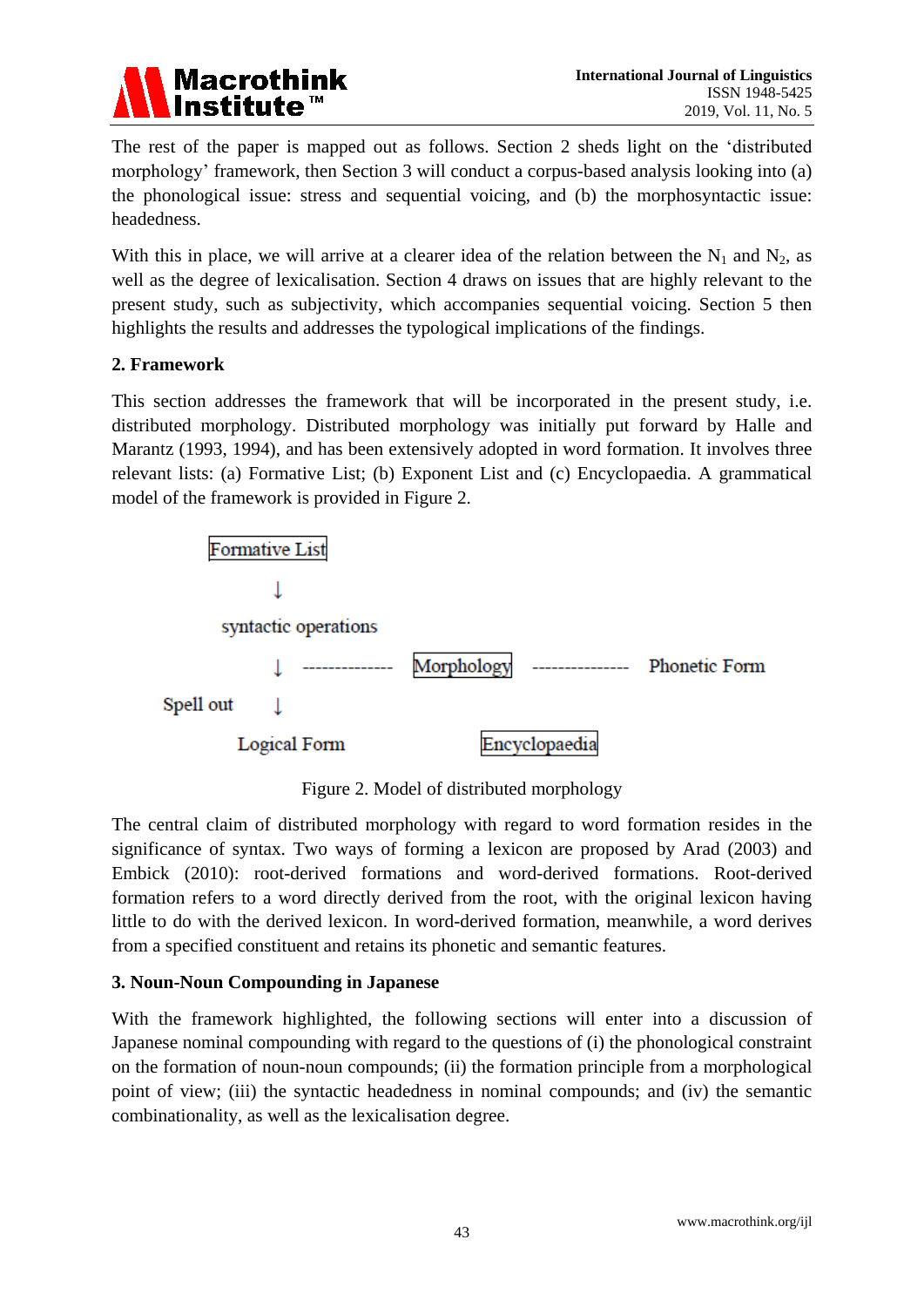

*3.1 Phonological Issues in Japanese Nominal Compounding: Stress and Sequential Voicing*

To begin, we will consider the phonological issues of stress and sequential voicing. Stress plays an important role in Japanese. The sentence *niwatori ga iru*, for example, can be ambiguous. There are two interpretations according to the stress (Note 1) inflection:

(7) **Interpretation I**: when the first noun is stressed, the first lexicon *niwa* becomes a quantifier. The second noun means 'bird', i.e. *niwatori 1* means 'two birds'.

cf. *niwa1 tori ga iru* 'there are two birds in the yard.'

(8) **Interpretation II**: there is no stress in the compound nouns, thus the first and second lexicon build a compound noun; i.e. *niwatori 0* means 'chicken'.

cf. *niwa tori 0 ga iru* 'there are chickens in the yard.'

In accordance with the theme of the present research, when two or more nouns are combined, generally, the stress transfers to the initial consonant of the final noun. For instance,  $N_1$  is 1 stress,  $N_2$  is 3 stress,  $N_3$  is 1 stress, and the stress of compound  $N_1 N_2 N_3$  would be the first syllable of  $N_3$ . An illustration is given in (9).

| (9) | haru 1,     | yasu <b>mi</b>    | haru <b>ya</b> sumi   | 'spring holiday'   |
|-----|-------------|-------------------|-----------------------|--------------------|
|     | $Tokvo\,0,$ | <i>daigaku</i> 0, | Tokyo <b>dai</b> gaku | 'Tokyo University' |

Another salient phonological alternation of noun-noun compounding in Japanese is sequential voicing. Consider the following data.

(10) a. *kaeru* 'frog'  $\rightarrow$  *amagaeru* 'tree frog' b. *shio* 'salt'  $\rightarrow$  *morijio* 'Japanese tradition: placing salt by the entrance to one's establishment to bring good luck'

c. *tana* (shelf)  $\rightarrow$  *hondana* (book shelf)

d. *ha* 'tooth'  $\rightarrow$  *mushiba* 'dental caries'

As far as (10) is concerned, Japanese sequential voicing presents the following regulation (cf. Kubozono 1999).

- a.  $/k/\rightarrow/2$
- b.  $/s' \rightarrow |z|$ ,  $/s' \rightarrow |d|z'$
- c.  $/t' \rightarrow/d',$   $/tc/ \rightarrow/(d)z/$ ,  $/ts/ \rightarrow/(d)z/$
- d.  $/h/$ ,  $/q$ ,  $/\phi/ \rightarrow /b/$

There are four restrictions to sequential voicing.

First, different scripts are impacted by sequential voicing in different ways. Indeed, only *wago* 'kana script' is subject to sequential voicing. Furthermore, sequential voicing is not subject to verb compounds or loanwords. This is illustrated in (11).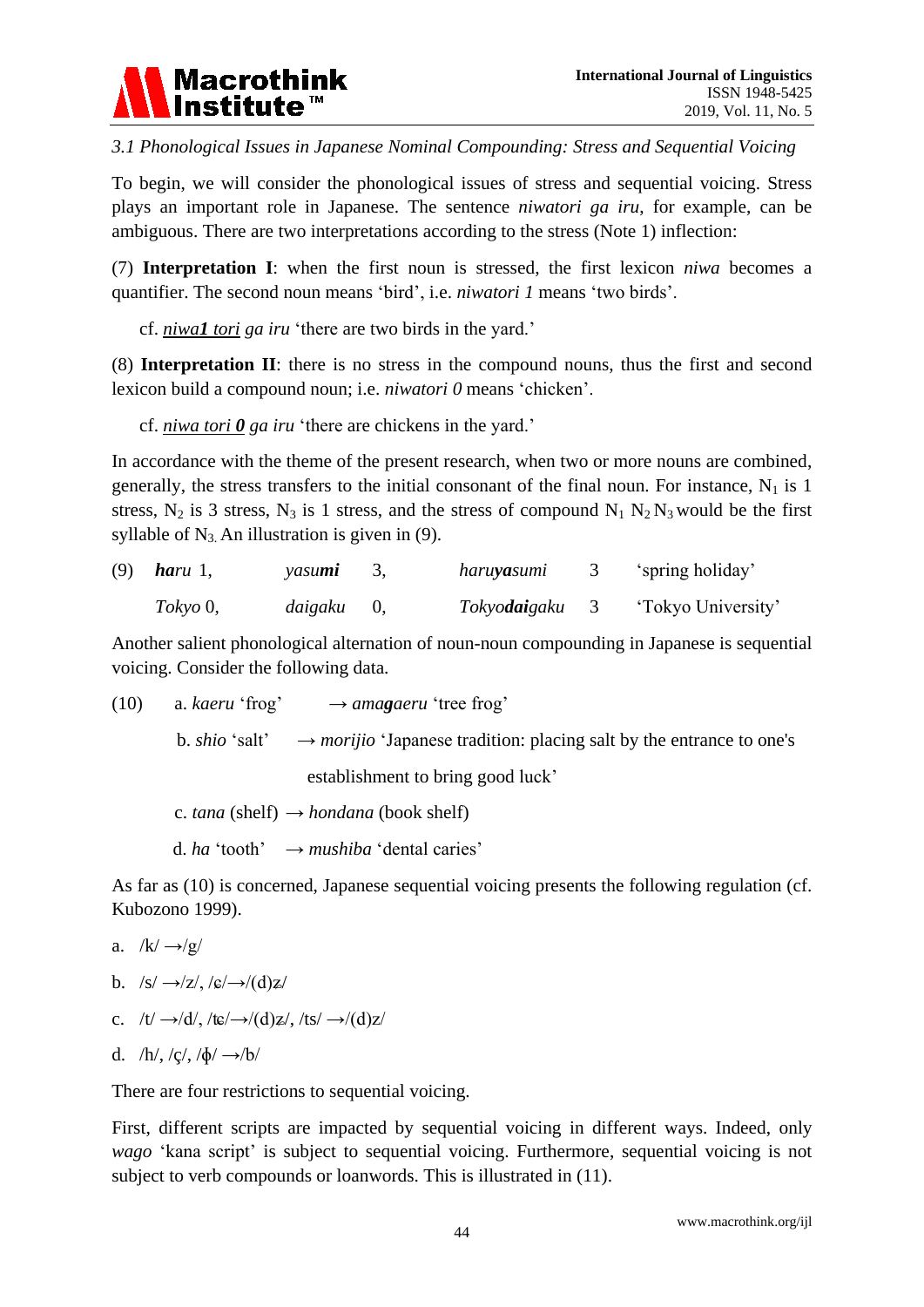

(11) a. Wago: *aozora* 'blue sky'; *tegami* 'leter'

- b. Verb compounds: *nakisakebu* 'cry-shout'; *mochikaeru* 'take-go home'
- c. loanwords: *norumankonkuesuto* 'The Norman Conquest of England'

Second, phonetically speaking, when the  $N_2$  contains a voiced consonant, there will be no sequential voicing (cf. Lyman's Law 1894). This is illustrated in (12).

| $(12)$ a. <i>kago</i> 'cage' |  | $\rightarrow$ <i>torikago</i> 'bird cage'     |
|------------------------------|--|-----------------------------------------------|
| b. <i>soba</i> 'buck wheat'  |  | $\rightarrow$ <i>yakisoba</i> 'fried noodles' |
| c. <i>taba</i> 'bundle'      |  | $\rightarrow$ kagitaba 'key bundle'           |
| d. <i>haba</i> 'width'       |  | $\rightarrow$ yokohaba 'breadth'              |

Third, from a morpho-syntactic perspective, when two nouns are assigned to a coordinate relation, sequential voicing is prevented. This is illustrated in (13).

| (13) a. <i>oya</i> 'parent' + <i>o</i> 'child' $\rightarrow$ <i>oyako</i> 'parent-child' |                                 |
|------------------------------------------------------------------------------------------|---------------------------------|
| b. aka 'red'+ shio 'white' $\rightarrow$ akashiro 'red-white'                            |                                 |
| c. <i>suki</i> 'like' + <i>kirai</i> 'dislike' $\rightarrow$                             | <i>sukikirai</i> 'like-dislike' |

The reason for sequential voicing not taking place in the dvandva structure of noun-noun compound may be related to combinationality; in essence, the higher the combination, the more likely it is that sequential voicing will occur.

Finally, the compounding pattern 'object + transitive verb. $_{\text{conivative}}$ ' does not receive sequential voicing, as exemplified by (14).

| $(14)$ a. <i>jikan</i> 'time' + <i>tsubushi</i> 'smash' |               | $\rightarrow$ <i>jikantsubushi</i> 'time-killing' |
|---------------------------------------------------------|---------------|---------------------------------------------------|
| b. <i>meshi</i> 'rice' + <i>taki</i> 'cook'             | $\rightarrow$ | <i>meshitaki</i> 'rice-cooking'                   |

#### *3.2 Morphosyntactic Issue: Headedness*

Drawing on the restrictions of sequential voicing highlighted above, this section moves on to consider the nominal compound formation process and combinationality on the basis of 'distributed morphology'.

This study collected 386 data entries from the corpus 'The Japanese Lexicon: A Rendaku Encyclopedia' by the National Institute for Japanese Language and Linguistics. To start, 272 tokens were attributed to compounds of sequential voicing and 114 tokens to compounds without sequential voicing. The following section provides a closer examination of the data.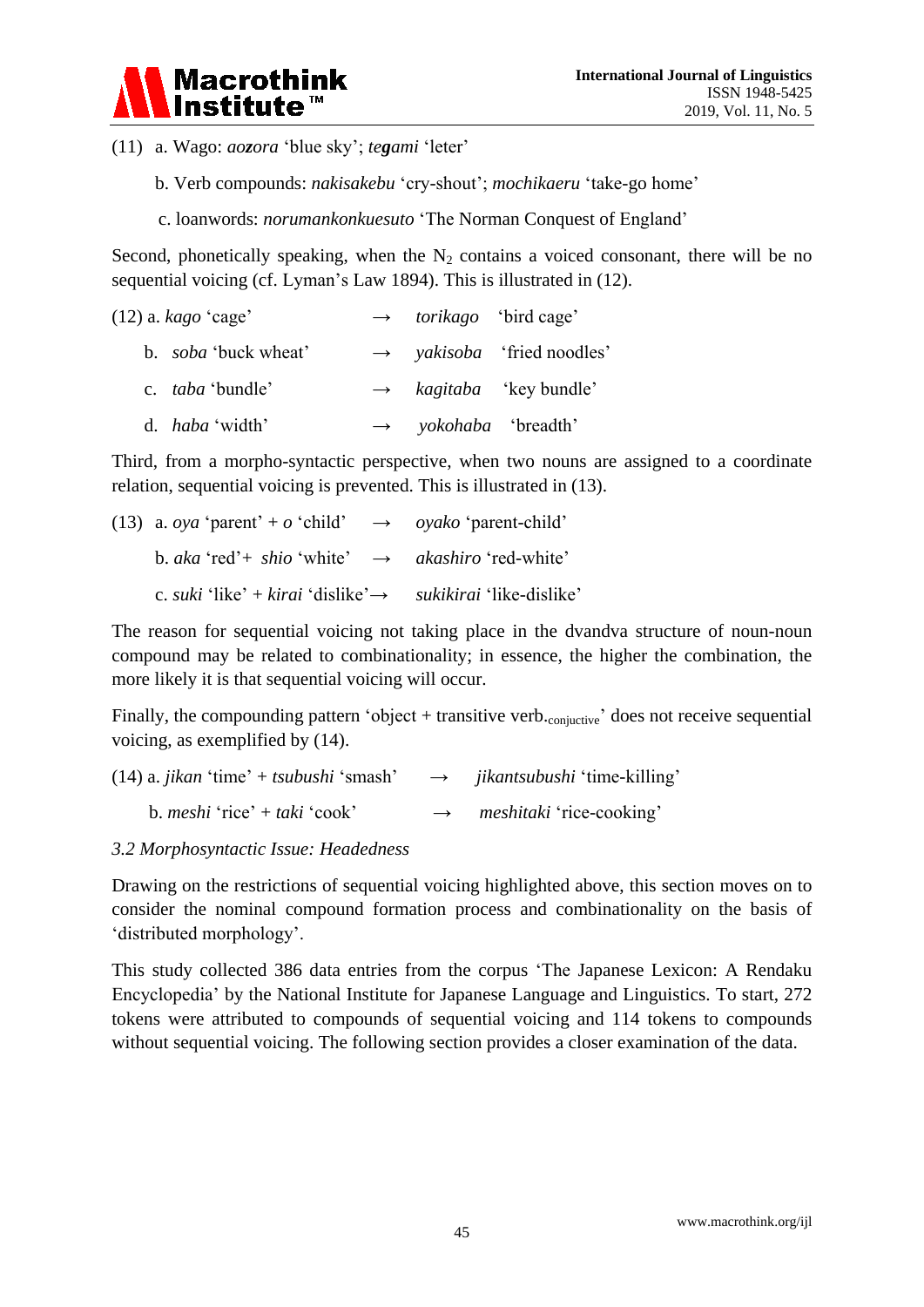

| <b>Consonant of</b><br>$N_2$ | <b>Tokens of</b><br>sequential voicing | <b>Tokens of</b><br>non-sequential voicing |
|------------------------------|----------------------------------------|--------------------------------------------|
| /k/                          | 98                                     | 44                                         |
| $\sqrt{s}$                   | 18                                     | 15                                         |
| /t/                          | 37                                     | 29                                         |
| /h/                          | 55                                     | 5                                          |
| /f/                          | 3                                      |                                            |
| c                            | 59                                     | 13                                         |
| /s/                          | 2                                      |                                            |

Table 1. Data of Japanese nominal compounds

This data shows that, when the  $N_2$  is rendered by aspirate consonants /k/ and /t/, it is likely to receive sequential voicing. The  $N_2$  consonant with the second largest number was /c/. Crucially /c/ seldom receives sequential voicing (only 13 tokens are detected) and, neither does the fricative consonant /h/.

Furthermore, the semantic relation between the  $N_1$  and  $N_2$  is observed to have seven variations:

- $(15)$  a. Object + Tran.<sub>conj.</sub>
	- b. Instrument + Tran. $_{\text{CONJ}}$
	- c. Modifier Tran. $_{\text{CONI}}$
	- d. Place  $Tran_{\text{conv}}$
	- e. Method Tran.<sub>CONJ.</sub>
	- f. Cause Tran.<sub>CONJ.</sub>
	- g. Subject Tran.  $_{\text{CONJ}}$ .

The frequency of the variation, as well as illustrations, can be seen below.

Table 2. Semantic relation between  $N_1$  and  $N_2$ 

| <b>Relation between</b> $N_1$<br>and $N_2$           | <b>Tokens</b> | <b>Illustrations</b>                  |
|------------------------------------------------------|---------------|---------------------------------------|
| Object - Tran.cons.                                  | 86            | ご飯作り 'rice-cooking'                   |
| Instrument - $Tran.$                                 | 4             | 手作り 'hand-made'                       |
| Modifier (time, state) -<br>$Tran.$ <sub>CONJ.</sub> | 79            | 後払い deferred payment                  |
| Place - $Tran.$ <sub>CONJ.</sub>                     | 14            | 磯釣り 'surf fishing'                    |
| Method - Tran. <sub>conj.</sub>                      | 21            | 音引き looking up by on reading'         |
| Cause - $Tran_{\rm conv}$                            | 1             | 忌引き absence due to mourning           |
| Subject – Tran. $_{\text{CONJ}}$                     |               | 海開き 'beach opening'; 鸚鵡返し 'parroting' |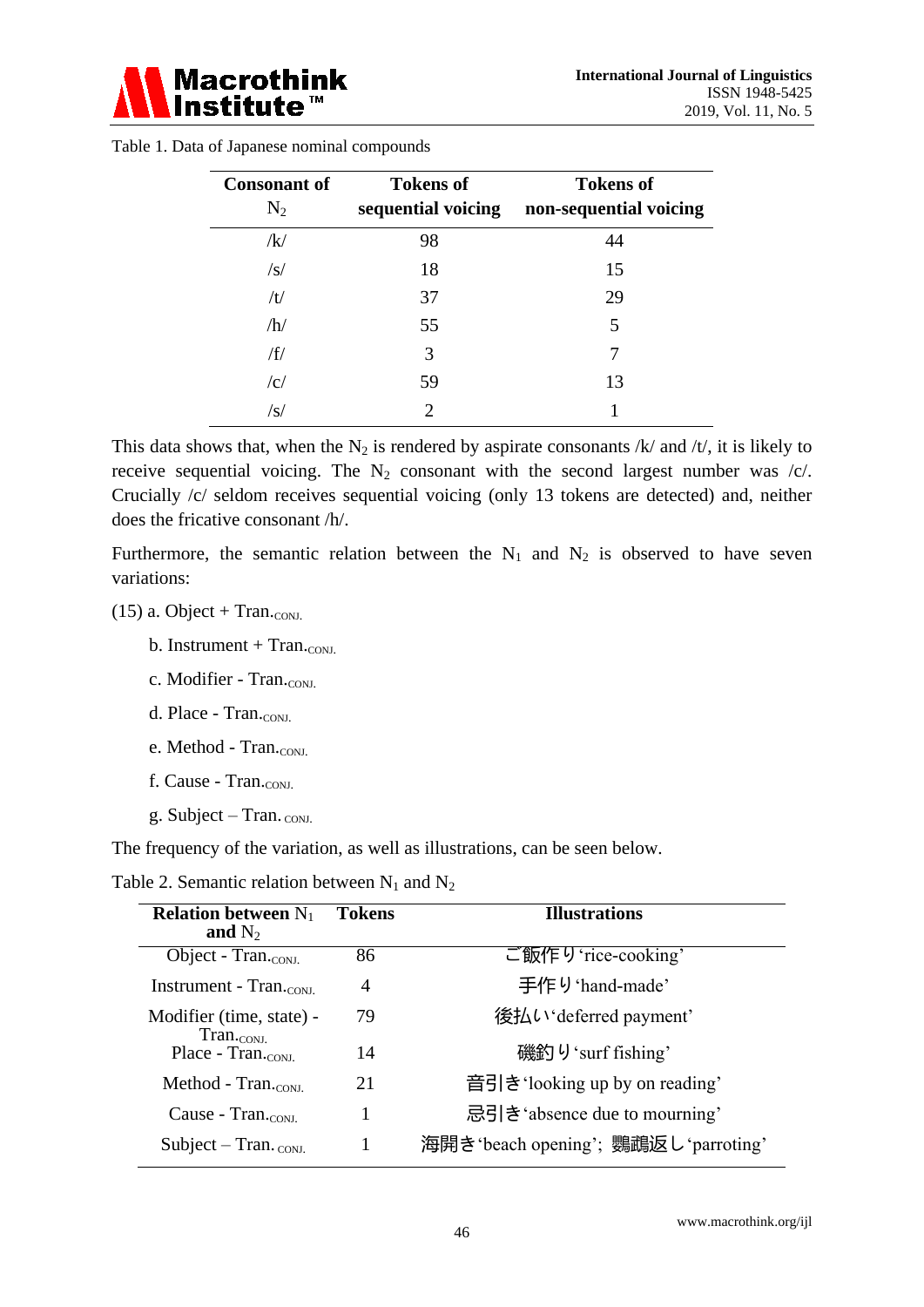

As suggested in Table 2, the most frequent relation of  $N_1$  and  $N_2$  in terms of Noun-Noun combination is [Object - Tran.con]. (86 tokens). The second largest number of tokens was attributed to [Modifier - Tran.conJ] (79 tokens). [Method - Tran.conJ] had the third largest applicability (21 tokens). 14 tokens applied to [Place - Tran.conJ.]. Moreover, we noted the following additional results: [Instrument + Tran.<sub>CONJ.</sub>] (4 tokens); [Cause - Tran.<sub>CONJ.</sub>] (1 token) and [Subject – Tran.  $_{\text{CONI}}$ ] (1 token).

#### *3.3 Morphosyntactic Analysis of Japanese Nominal Compounding*

Having examined this data, we are now in a better position to engage with an analysis of Japanese nominal patterning.

#### 3.3.1 [N<sub>OBJECT</sub> - N<sub>TRAN.conj.</sub>] Nominal Compounds

As suggested by Table 1, a common relation of  $N_1$  and  $N_2$  in noun-noun compounding is 'object + transitive verb' (cf. 86 tokens). Essentially, this compounding pattern is not subject to sequential voicing. (16) provides illustrations of  $[N<sub>OBJECT</sub> - N<sub>TRAN.comj</sub>]$  compounds.

#### (16) **[NOBJECT - N TRAN.conj.] compounds**

a. *gohan-tsukuri* 'rice-cooking'; b. *kane-kashi* 'money lending'

The formation process can be described as follows.



 $N_2$  *dukuri* is the conjunctive form of transitive verb *tsukuru* 'to make'. The  $N_1$  performs as the object of the transitive verb *tsukuru* and the  $N_2$  establishes the semantic interpretation. The  $N_2$  is syntactically the head.

Crucially, √Root and the latter added morphemes are not semantically associated, as can be confirmed by the fact that  $[N_{OBIECT} - N_{TRAN.com}]$  N-N compounds are highly productive: N<sub>1</sub> may form other nominal compounds with other transitive verbs in the conjunctive form, e.g. *gohan-uri* 'rice selling'; *gohan-taki* 'rice cook'; *gohan-kui* 'rice eating', etc. Incorporating this, it seems proper to contend that it is after the merger that the semantic interpretation is established. Moreover, syntactically, the V-V's category is determined by the added morpheme, i.e.  $N_2$ . This formation process is thus a manipulation of 'word derivation'.

3.3.2  $[N<sub>INSTRUMENT</sub> - N<sub>TRAN.comi</sub>]$ ,  $[N<sub>MDDFIER</sub> - N<sub>TRAN.comi</sub>]$ ,  $[N<sub>PLACE</sub> - N<sub>TRAN.comi</sub>]$ ,  $[N<sub>MFHOD</sub> - N<sub>MIN.comi</sub>]$  $TRAN.\text{conj.}$ ] and  $[N_\text{CAUSE} - N_\text{TRAN.\text{conj.}}]$  Compounds

In  $[N_{\text{INSTRUMENT}}-N_{\text{TRAN.config.}}]$ ,  $[N_{\text{MODIFIER}}-N_{\text{TRAN.config.}}]$ ,  $[N_{\text{PLACE}}-N_{\text{TRAN.config.}}]$ ,  $[N_{\text{MENT}}-N_{\text{TRAN.config.}}]$ and  $[N_{\text{CNSE}} - N_{\text{TRAN:coni}}]$ -formed compounds, the N<sub>1</sub> and N<sub>2</sub> are assigned to a [N<sub>1</sub>modifier +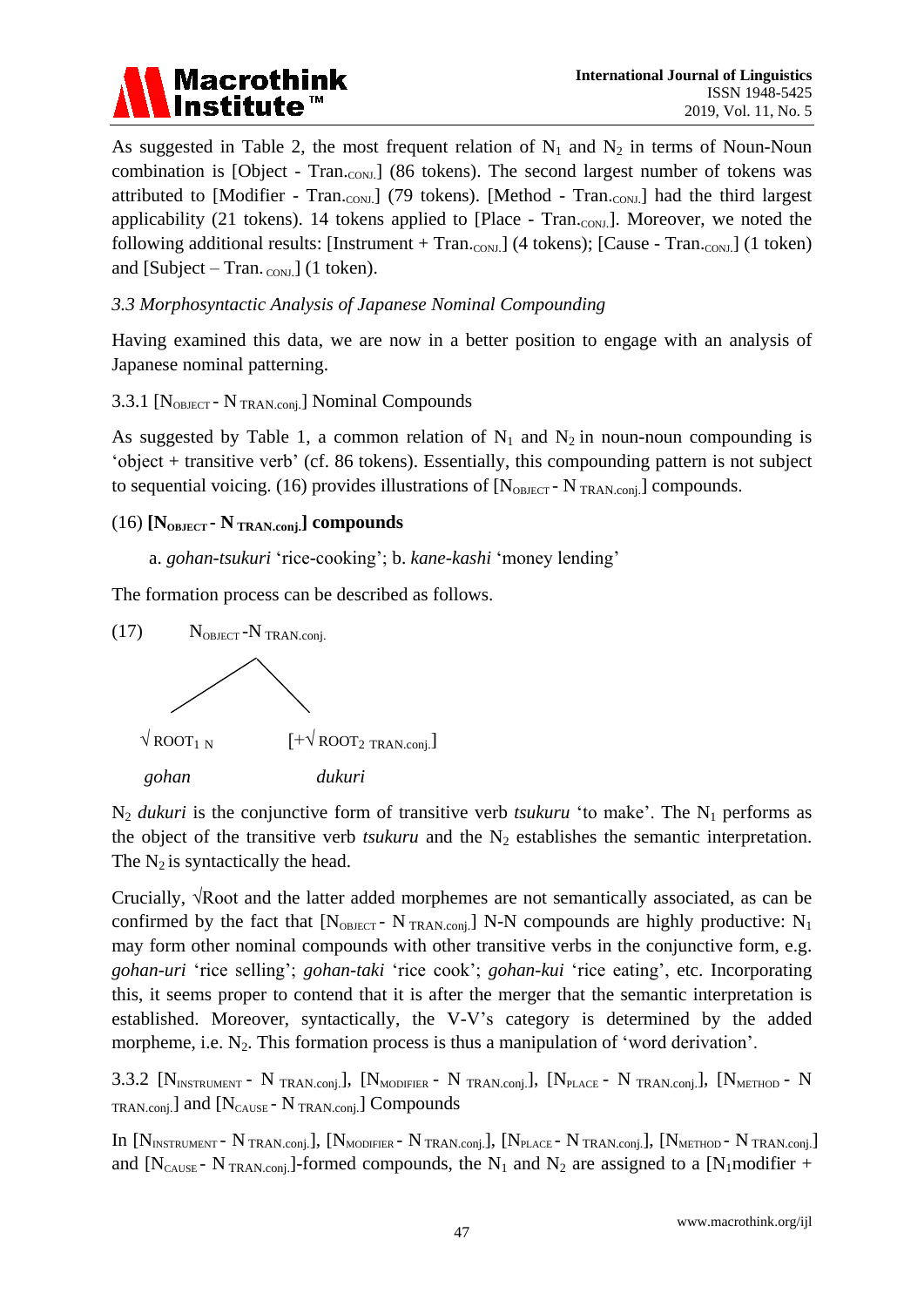

N] relation. N  $_{\text{modifier}}$  includes instrument, place, method and cause. A salient property of these formations is the fact that sequential voicing happens to  $N_2$ . This is illustrated in (18).

- (18) a.  $[N_{\text{INSTRUMENT}} N_{\text{TRAN.config}}]$  compounds e.g. *te-gaki* 'hand writing'; *te-fuki* 'hand towel' b.  $[N_{MODIFIER} - N_{TRAN.config}]$  compounds e.g. *shoodoogai* 'buying on impulse'; *ato-barai* 'paying later' c.  $[N_{\text{PLACE}} - N_{\text{TRAN.com}}]$  compounds e.g. *furo-shiki* 'wrapping cloth'; *ha-gaki* 'postcard'; *hashi-gaki* 'preface'
	- d.  $[N_{\text{METHOD}} N_{\text{TRAN.com}}]$  compounds

e.g. *e-toki* 'explaining with a pictures'

e. [N<sub>CAUSE</sub> - N<sub>TRAN.conj.</sub>] compounds

e.g. *ki-biki* 'absence due to mourning'

It is noteworthy that the first constituent is designated as an adverbial verb, describing the METHOD, INSTRUMENTS, CAUSE, PLACE and MANNER of the action that is conveyed by the second constituent. Certainly, the action is now in the conjunctive form, conveying the noun  $(N_2)$ . Additionally, the semantic interpretation and category are established after the combination. This suggests 'word derivation' as the formation process. This is described in (19).



3.3.3  $[N_{\text{Subject}} - N_{\text{tran. CONJ}}]$  Compounds

It is to  $[N_{\text{Subject}} - N_{\text{tran}}]$  compounds that we will now turn. Nominal compounds have been further observed being built by subject with a transitive  $V_{\text{conj}}$ , although only one token was detected: *oomu-gaeshi* 'parroting'. The N<sub>2</sub>, *kaeshi*, renders the action (i.e. return/copy.<sub>conj</sub>). The  $N_1$  acts as the agent of the action. It is the latter constituent that specifies the semantic interpretation. Word derivation is thus exhibited.



Pulling these strands together, we might pin down the semantic compositionality and productivity of Japanese nominal compounds. Japanese noun-noun formation is facilitated at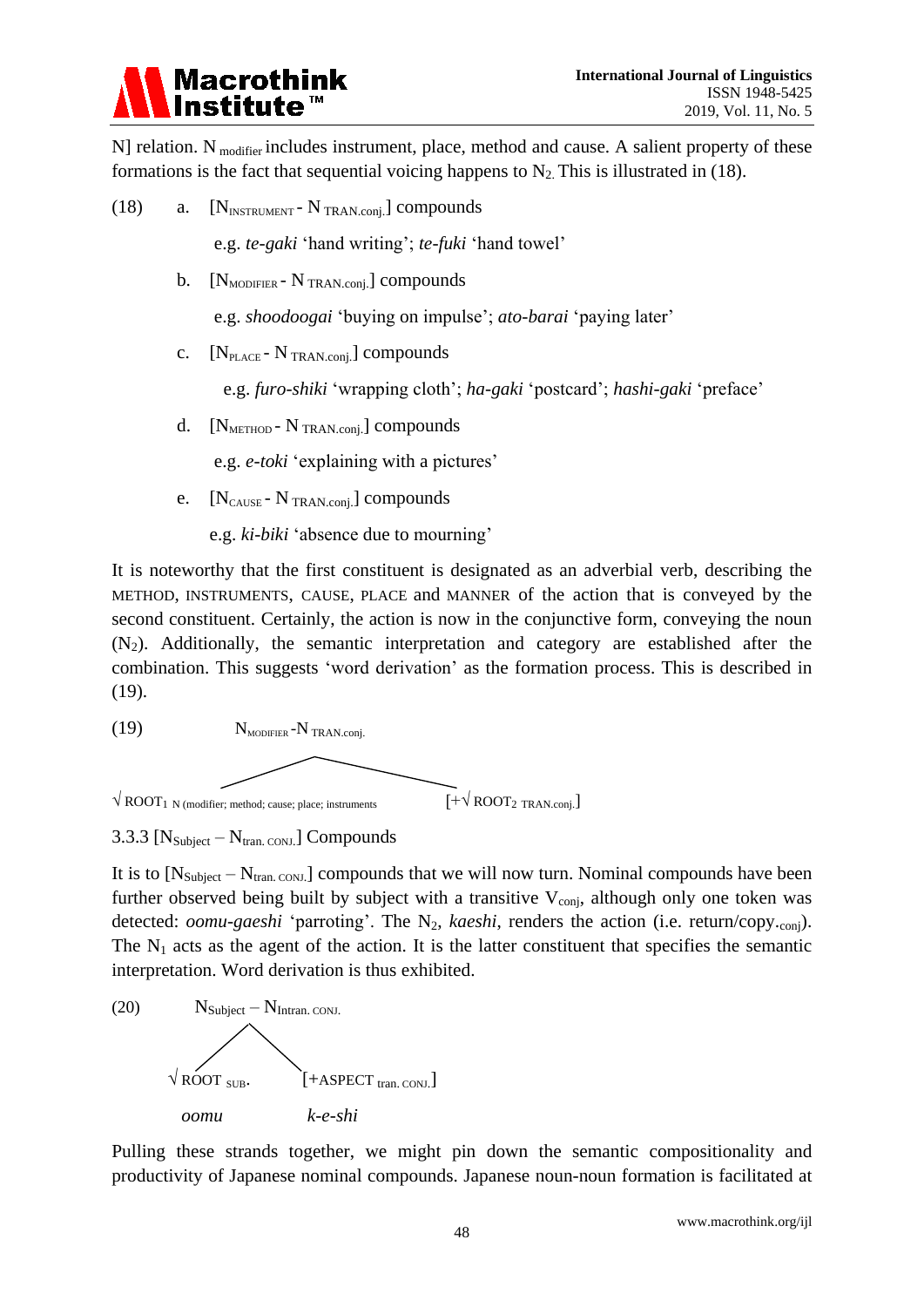

a syntactic level. √Root and the latter added morphemes are not semantically associated; it is after the merger that the semantic interpretation is established. The formation is highly productive, and most meanings are lexicalised. Syntactically, the N-N's category is determined by the added morphemes. This contributes to the contention that the formation process of Japanese nominal compounds is a manipulation of 'word derivation'.

#### *3.4 Lexicalisation*

The previous section mapped out an overall picture of Japanese nominal compounding, displaying that there are seven variations in the semantic relations between the  $N_1$  and  $N_2$ , and that Japanese nominal compounding is facilitated by the process of 'word derivation'. An important observation that was briefly alluded to earlier, but which it is necessary to come back to at this point, is that of lexicalisation.

Lexicalisation is a phenomenon where the word retains the original meaning from a semantic perspective, but no longer bears the initial function syntactically, e.g. 腰掛け *koshikake* 'chair'. Essentially, lexicalisation in nominal compounding seems to be limited to  $[N<sub>ORHECT</sub> - N]$ TRAN.conj.] compounds. As such, the following are excluded:

(a). [X-着] compounds, e.g.上着 'outer garment'; 割烹着 'apron'; 夏着 'summer kimono', etc ).

(b). [X-漬け] compounds, e.g. 一夜漬け *ichiyaduke* 'pickles made overnight'; 糟漬け *kasuduke* 'pickling in sakélees'.

(c).  $[N_{\text{METHOD}} - N_{\text{TRAN.comi}}]$  compounds like *tefuki* 'hand towel';  $[N_{\text{MODIFER}} - N_{\text{TRAN.comi}}]$ compounds like *maegashi* 'lending as an advance'; and  $[N_{\text{PLACE}} \cdot N_{\text{TRAN.com}}]$  compounds like *isozuri* 'rocky shore fishing' are not tackled.

With this in place, this study will now move on to calculate the lexicalisation distribution of the data. Since all nominal compounds in Japanese are right-headed, out investigation divides compounds according to the  $N_2$  beginning with consonants /K/, /S/, /T/, /H/ and /F/. The findings are summarised in Figure 3.



The data shows that the most frequent option in terms of lexicalisation is found in compounds where the  $N_2$  begins with a T consonant (47 tokens). The largest number of tokens about non-lexicalisation was attributed to compounds where the  $N_2$  begins with a K consonant (75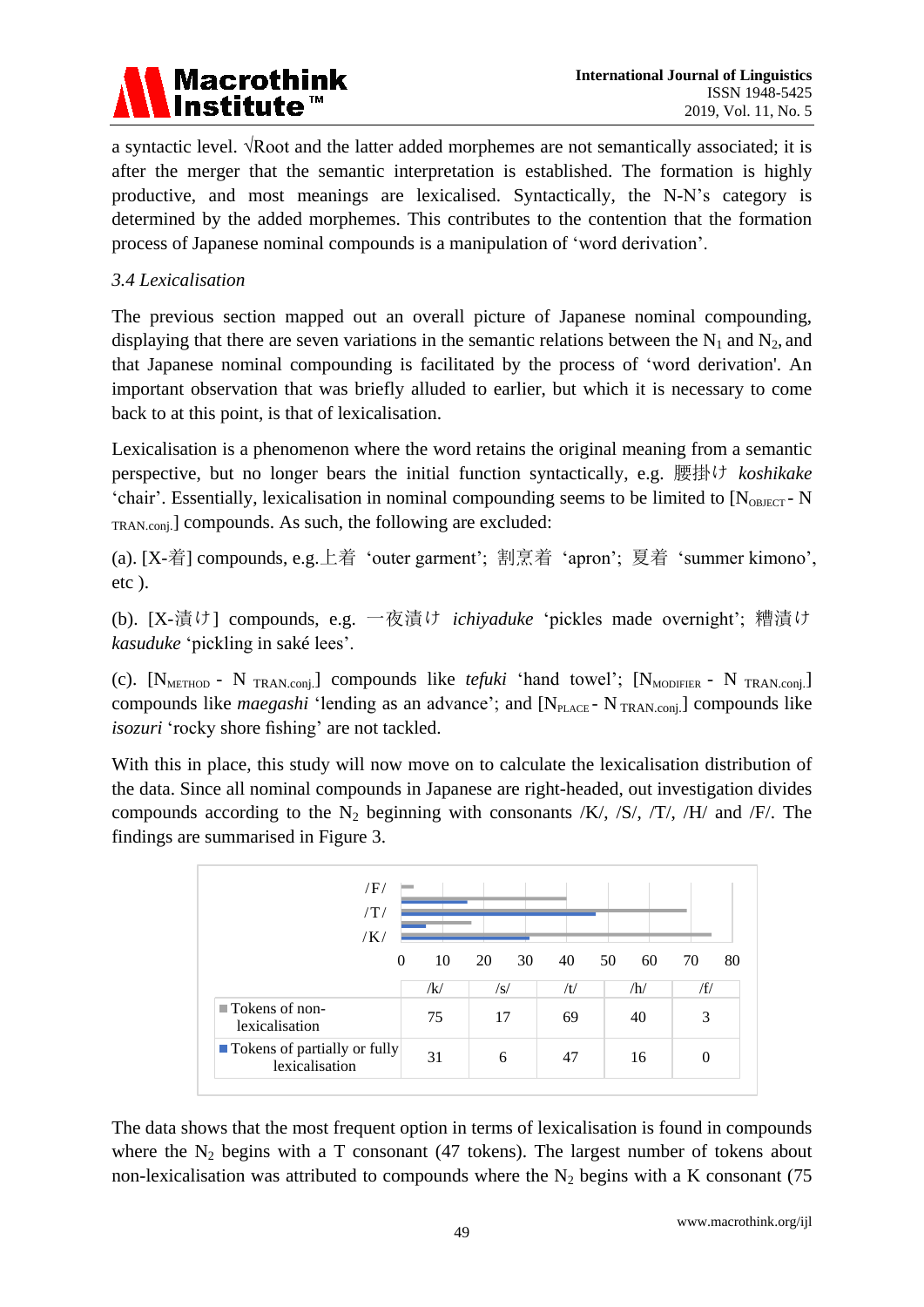### **Macrothink** Institute™

tokens). 40 tokens applied to non-lexicalisation of compounds where the  $N_2$  begins with a T consonant. To further this discussion, the following data presents illustrations of lexicalisation on the  $[N_{\text{OBJECT}} - N_{\text{TRAN.com}}]$  type:

| <b>KANJI-KANA</b> | Romanisation | <b>English</b> | <b>Relation of N1</b> | Lexicalisation  |
|-------------------|--------------|----------------|-----------------------|-----------------|
|                   |              |                | and $N2$              |                 |
| 紙切り               | kami + kiri  | paper cutting  | Obj - Tran.conj.      | not lexicalised |
| 皮切り               | kawa+kiri    | beginning      | Obj - Tran.conj.      | lexicalised     |
| 裏切り               | $ura + giri$ | betrayal       | Obj - Tran.conj.      | lexicalised     |
| 車引き               | kuruma+hiki  | cart puller    | Obj - Tran.conj.      | not lexicalised |
| 籤引き               | kuji-biki    | drawing lots   | Obj - Tran.conj.      | not lexicalised |
| 字引き               | $ji+biki$    | dictionary     | Obj - Tran.conj.      | ?lexicalised    |
| 税引き               | $zei+biki$   | boasting       | Obj - Tran.conj.      | lexicalised     |
| 福引き               | $fuku+biki$  | raffle         | Obj - Tran.conj.      | lexicalised     |
| 面食い               | men-kui      | liker of the   | Obj - Tran.conj.      | lexicalised     |
|                   |              | good-looking   |                       |                 |

Table 3. Illustration of lexicalisation

As shown in Table 3,  $N_2$  *kiru* has two functions: (a) a substantive noun, and (b) a lexicalised noun. In *kurumahiki* 'cart puller' and *kujibiki* 'drawing lots', N<sub>2</sub> *kiru* behaves as a substantive noun, meaning 'to pull'. *Jibiki* 'dictionary'; *nidukuri* 'packing'; *zeibiki* 'boasting' and *fukubiki* 'raffle' are often alleged as ONE WORD. We assume that this is an outcome of lexicalisation. The nominal formation of [object + hiki] is highly lexicalised. Apart from the  $[N_1+hik]$  compound, many other transitive verb-derived nouns can also build nominal compounds via lexicalisation. For instance, 越し *koshi* in 頭越し *atamakoshi* 'going over another's head' displays a substantive use while in 年越し *toshikoshi* 'passing to the new year' demonstrates a use of lexicalisation. 書き *kaki* 'writing' in 使用書き *shiyoogaki* 'specifications' and 効能書き *koonoogaki* 'statement of drug effects' functions as a substantive noun, while in 人相書き *ninsoogaki* 'likeness' and 葉書 *hagaki* 'postcards' are lexicalised. The meaning of 遣い in 仮名遣い *kanazukai* 'kana usage' is substantive use, while in 心遣い *kokorozukai* 'consideration' is lexicalised. Further examples include 憂さ 晴らし *usa barashi* 'forgetting one's cares'; 暑気払い *shokibarai* 'overcoming summer heat'.

#### **4. Summary**

This study has delved into Japanese nominal compounding via a phonological, morphological and semantic interface. The findings can be summarised as follows.

- (I) From a script point of view, only *wago* 'kana script' is subject to sequential voicing. Sequential voicing is not subject to verb compounds or loanwords.
- (II) Phonologically, when two or more nouns are combined, generally the stress is always placed on the initial consonant of the final noun.
- (III) When the  $N_2$  contains a voiced consonant, there will be no sequential voicing. Moreover, when two nouns are assigned via a coordinate relation, sequential voicing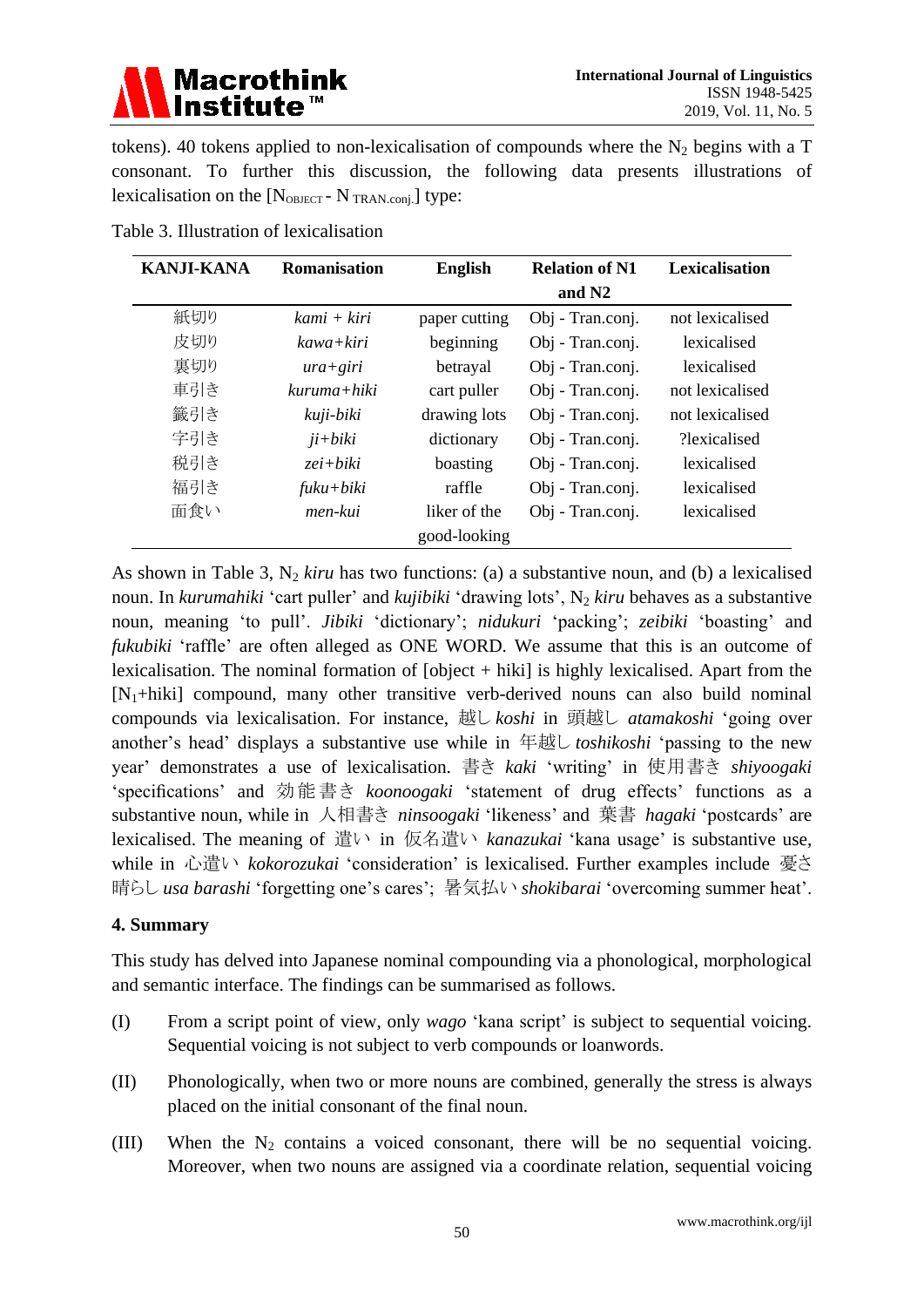

is prevented. The reason for sequential voicing not taking place in the dvandva structure of noun-noun compounding may have something to do with the combinationality; in essence, the higher the combination, the more likely it is that sequential voicing occurs. Perhaps it would not be unsound to mention that, in Italian compound nouns, the inflection of plural has two choices: either inflected in the  $N_1$ , or in the  $N_2$ . Italian compound noun inflection depends on the degree of combinationality, which leads to the degree of lexicalisation. If the plural can be inserted in the  $N_1$ , its combinationality is not tight and it is therefore not highly lexicalised item.

(IV) During the process of forming a nominal compound, when the second constituents  $(N_2)$  are rendered by aspirate consonants /k/ and /t/, the N<sub>2</sub> are very likely to receive sequential voicing. When the  $N_2$  are conveyed by consonant /c/ and fricative consonant /h/, sequential voicing does not occur.



(V) Semantically, the relation between  $N_1$  and  $N_2$  falls into seven variations:

Figure 4. Semantic relation of N1 and N2

Among these variations, sequential voicing is only subject to  $[N<sub>OBJECT</sub> - N<sub>TRAN.com</sub>]$  and [N<sub>SUBJECT</sub> - N<sub>TRAN.conj.</sub>] nominal compounds. Moreover, given the fact that, (i)  $\sqrt{\text{Root}}$  and the latter added morphemes are not semantically associated, and it is after the merger that the semantic interpretation is established; (ii) syntactically, the N-N's category is determined by the added morphemes; and (iii) the formation is highly productive and most meanings are lexicalised, we cannot but contend that the formation process of all Japanese nominal compounds is realised via 'word derivation' manipulation. In addition, we noticed lexicalisation is involved in  $[N<sub>OBJECT</sub> - N<sub>TRAN.com</sub>]$  type of compounding.

### **References**

Aikhenvald, A. (2007). Typological distinctions in word-formation. In Shopen, T. (Ed.), *Language Typology and Syntactic Description. Volume III: Grammatical Categories and the Lexicon* (2007, 2nd ed., pp. 1-65,). Cambridge: Cambridge University Press.

Arad, M. (2003). Locality constraints on the interpretation of roots. *Natural Language and Linguistic Theory, 21*, 736-778.